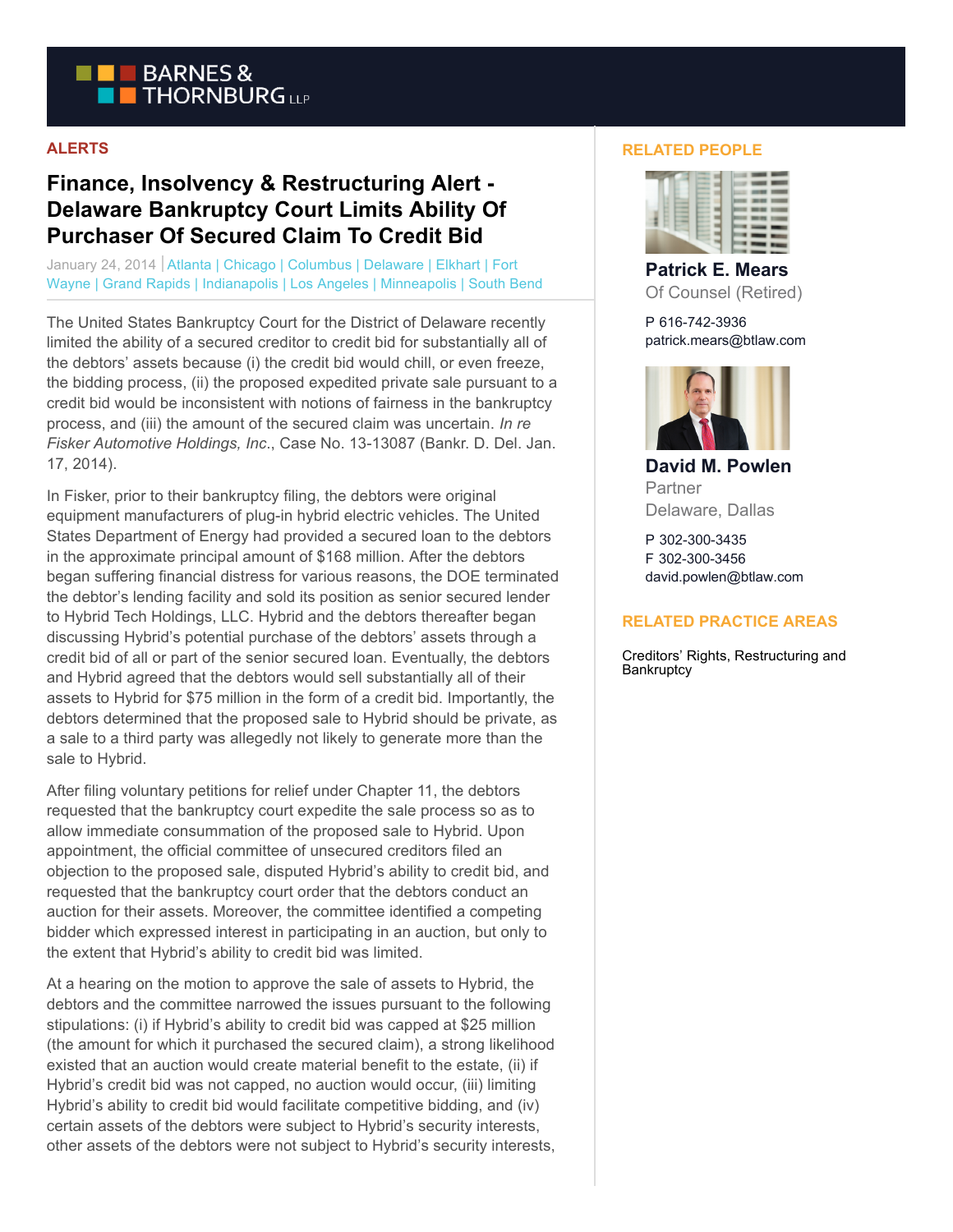and a dispute existed as to whether Hybrid had a properly perfected security interest in still other assets of the debtors. The committee thus argued that credit bidding should not be permitted because a material portion of the assets were either not subject to a properly perfected security interest or the existence of such a security interest was in dispute. In addition, the committee contended that "cause" existed to deny credit bidding because limitation of the credit bid would facilitate a cash auction for all of the debtors' assets.

In deciding whether to limit or cap the amount of Hybrid's credit bid, the bankruptcy court first noted that pursuant to section 363(k) of the Bankruptcy Code, a secured creditor is generally entitled to credit bid its allowed secured claim. However, the court observed that a court may modify or even deny credit bidding "for cause." After identifying various decisions by other courts where credit bidding was limited or denied for, among other things, inequitable conduct and to foster competitive bidding environments, the court emphasized that absent a limitation on credit bidding, no auction would occur in the Fisker case. The court based its determination on the fact that the third party purchaser identified by the committee had previously stated that it would not participate in any auction where Hybrid was allowed to credit bid the face amount of the claim. As such, the court found that allowing Hybrid to credit bid more than \$25 million would not only chill bidding; rather, it would freeze the bidding.

The court also questioned the timing of the proposed sale and referred to the aggressive timetable as "troublesome" given the fact that the debtors were no longer operating. The debtors filed their petitions on November 22, 2013, but "insisted" that the hearing on the motion to sell be scheduled by no later than January 3, 2014. Therefore, the court noted, creditors and other parties in interest were given at most twenty-four business days to object to the sale motion. According to the court, such timetable was inconsistent with fairness in the bankruptcy process.

Finally, the court found cause to limit the amount of the credit bid because, as set forth in the stipulated agreements, Hybrid's claim was partially secured, partially unsecured and disputed with respect to the remainder. The court distinguished Third Circuit precedent where the issue was simply the value of the collateral, not the extent of the secured claim. See *In re Submicron Systems Corp*., 432 F.3d 448 (3d Cir. 2006). In Fisker, however, the issue was how much of the claim would constitute an allowed secured claim. Because it was uncertain as to how much of Hybrid's claim was secured, the court found it appropriate to cap the credit bid at \$25 million.

The decision in Fisker is not groundbreaking by any means, as Hybrid was not precluded from participating in the auction or credit bidding in part. Instead, based on the facts and circumstances before it and similar to decisions from other courts, the Fisker court limited Hybrid's ability to credit bid the face amount of its alleged secured claim. Hybrid – maybe not originally anticipated by it – will need to submit a revised bid partially comprised of cash. Fisker serves as a reminder to secured creditors and especially purchasers of secured claims to examine whether or not material assets are encumbered by the secured creditor's security interest. Purchasers of secured claims should carefully scrutinize the extent of the secured creditor's security interests and liens prior to purchasing the secured claim and, if necessary, reformulate any offer to